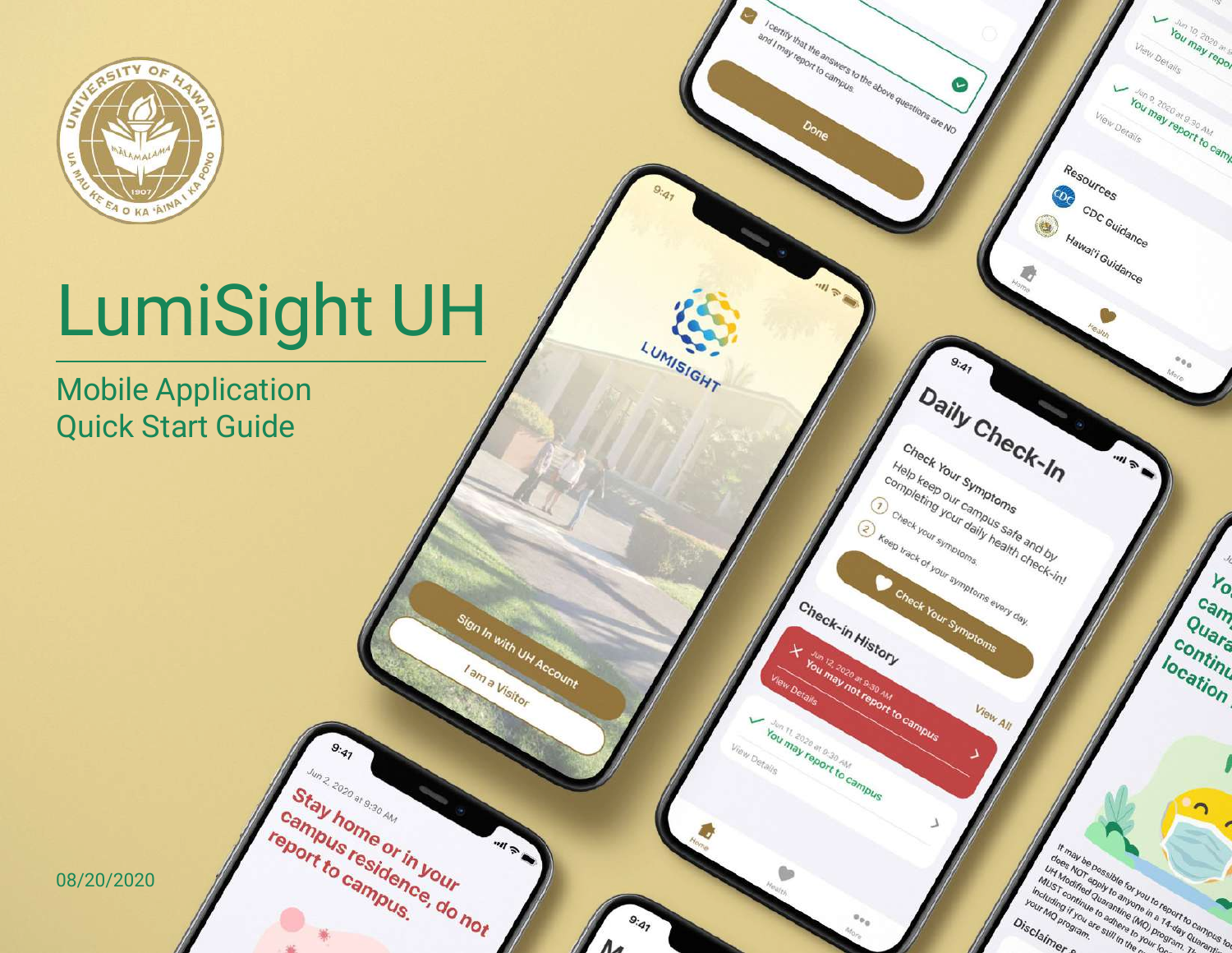# Introduction

#### What is LumiSight UH?

LumiSight UH is a self-screening platform that supports the wellbeing of students, faculty, staff, and visitors in the UH Community. It was developed by DataHouse Consulting, a local Hawaii company dedicated to supporting our communities through innovative technology solutions.

#### How does LumiSight UH work?

Students, faculty, staff, and visitors log in to a web or mobile application and perform a quick check-in. They immediately receive guidance on whether they can enter campus or stay home that day. Individuals in the Modified Quarantine (MQ) Program also check in their location each day during their quarantine period.

#### How do I access LumiSight UH?

Download the LumiSight UH mobile app from the App Store (for iOS devices) or Google Play (for Android devices).

Allow the app to send you notifications and access your location. With notifications and location settings turned on, you'll receive daily notifications to remind you to check in. If you don't check in after receiving a daily notification, you'll receive another notification whenever you enter campus.

You can also access the web version at: [uh.campus.lumisight.com](https://uh.campus.lumisight.com/)

#### How do I check in?

Follow the steps in this quick start guide to set up your account and perform your first check-in. You need to check in every day before you enter campus.

### LumiSight UH Checklist



Download the LumiSight UH app.



Turn on notification and location settings.



Answer the setup questions in the app.



Check in every day before you enter campus.

### Why does the app need to access my location?

LumiSight UH uses geofencing to send you notifications whenever you enter campus. A geofence is a virtual perimeter around UH campuses. LumiSight UH does not track your location, but it detects when you cross a UH campus geofence and sends you a reminder to check in.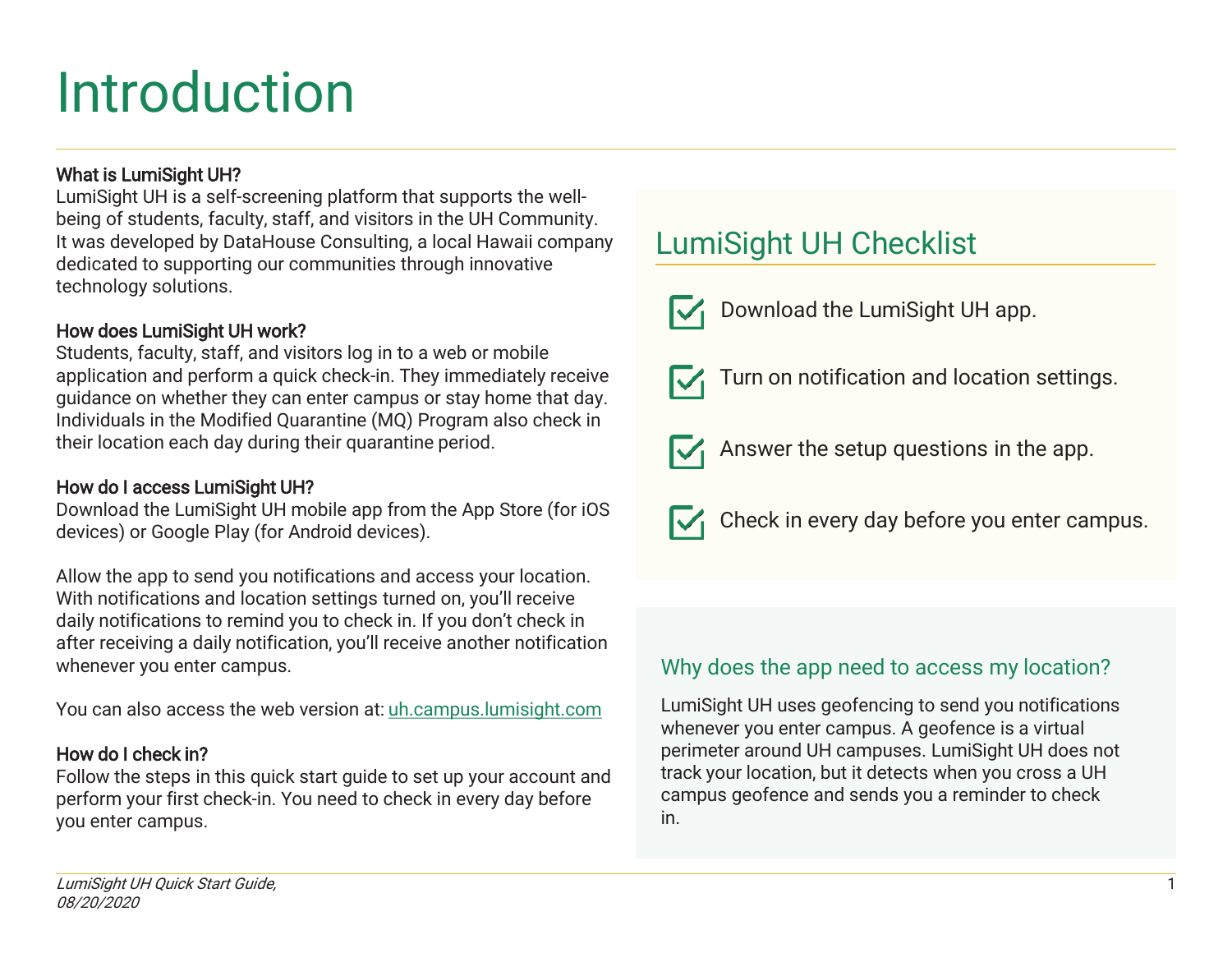### Step 1: Log in and consent

Each time you log in, you need to read and content to the Privacy Policy and Terms of Service.



### Read and consent to the Privacy Policy and Terms of Service.

#### $9:41$  $\ln 3 =$ Purpose LumiSight UH provides an easy method for you to provide a daily self-attestation of your health status prior to coming on to any UH campus. Daily<br>self-attestation of individual health is strongly recommended by the CDC as an integral part of an institutional strategy to support and encourage safe behavior by the UH community **Information Sharing** This app is designed by the University of Hawaii in partnership with DataHouse. Authorized individuals from the University of Hawaii and DataHouse have access to the information you enter, subject to the Privacy Policy. Your information will NOT be used for commercial purposes, nor any other purposes inconsistent with the Purpose (above). **Your Consent** By checking the boxes below, you consent to our using the personal information we collect through your use of this app in the way we have described. For more information about how we use and share personal information about you, please see our Privacy Policy.

I consent to the processing of my personal data as set forth in this consent and in the Privacy Policy.

I have read and accept the Terms of Service.

I Consent

Log in with your UH username and password.

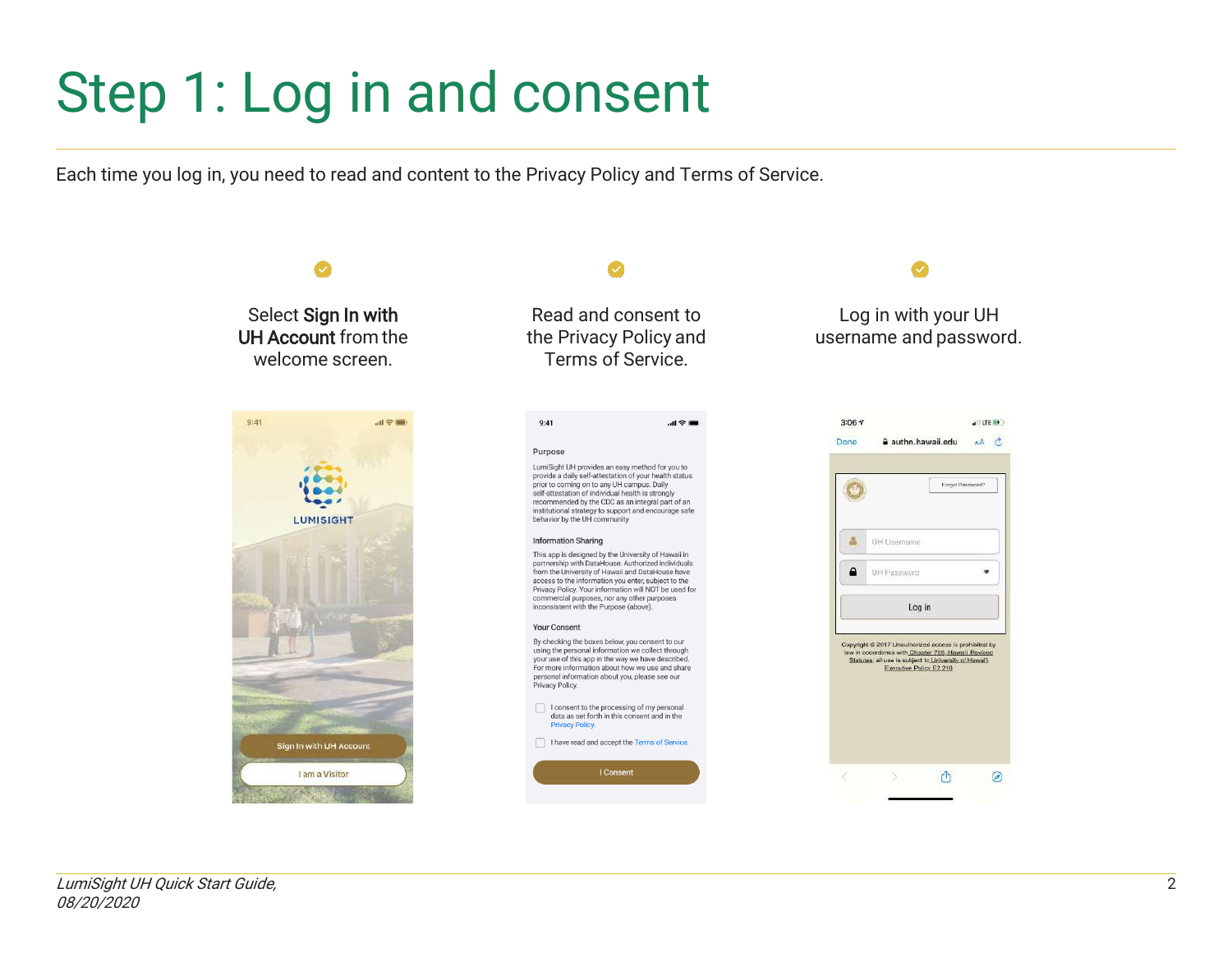# Step 2: Confirm your information

Make sure your personal information is correct and verify your cell phone number.

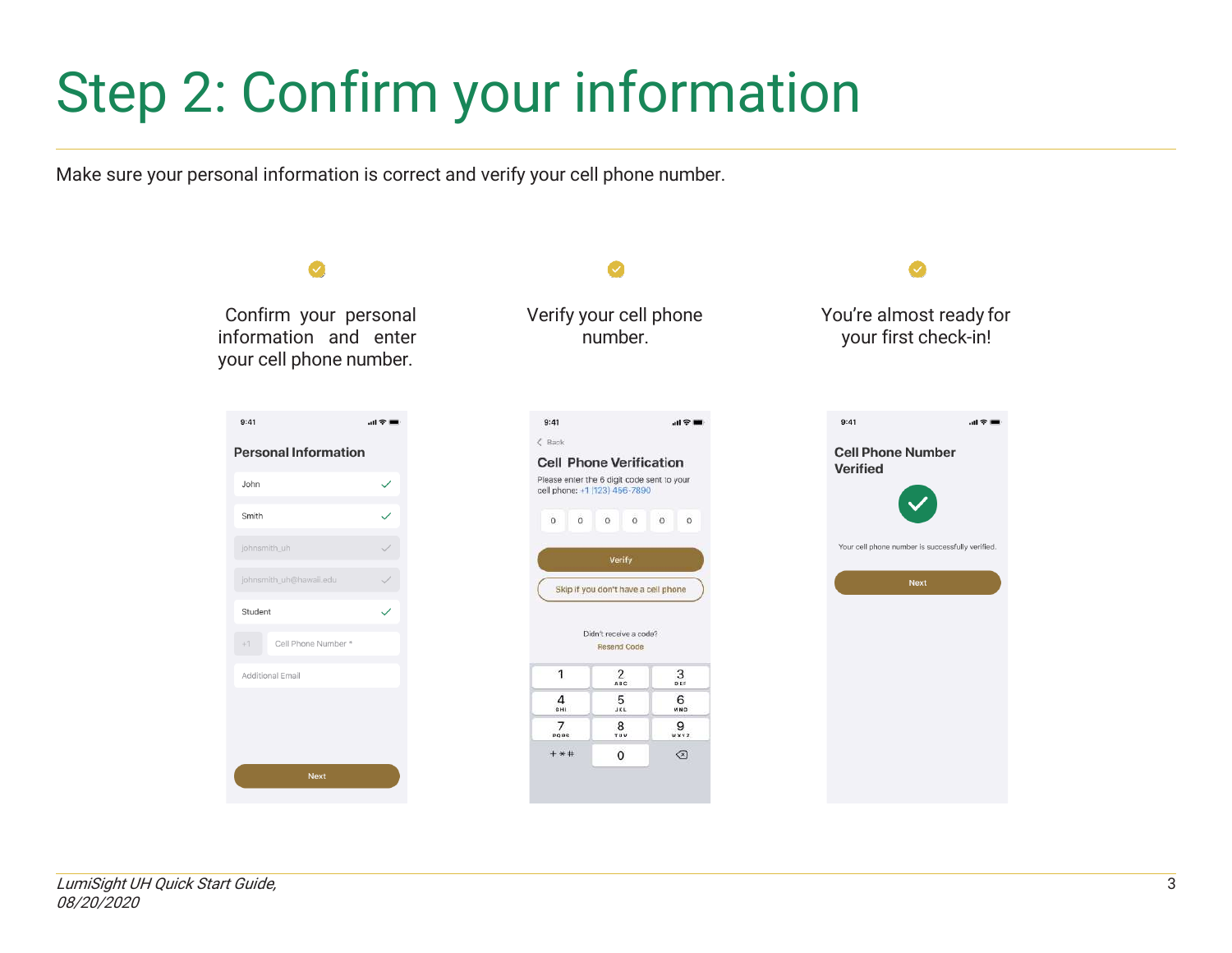## Step 3: Select your campus settings

Answer a few questions about which campus(es) you go to and whether you're an on-campus resident.

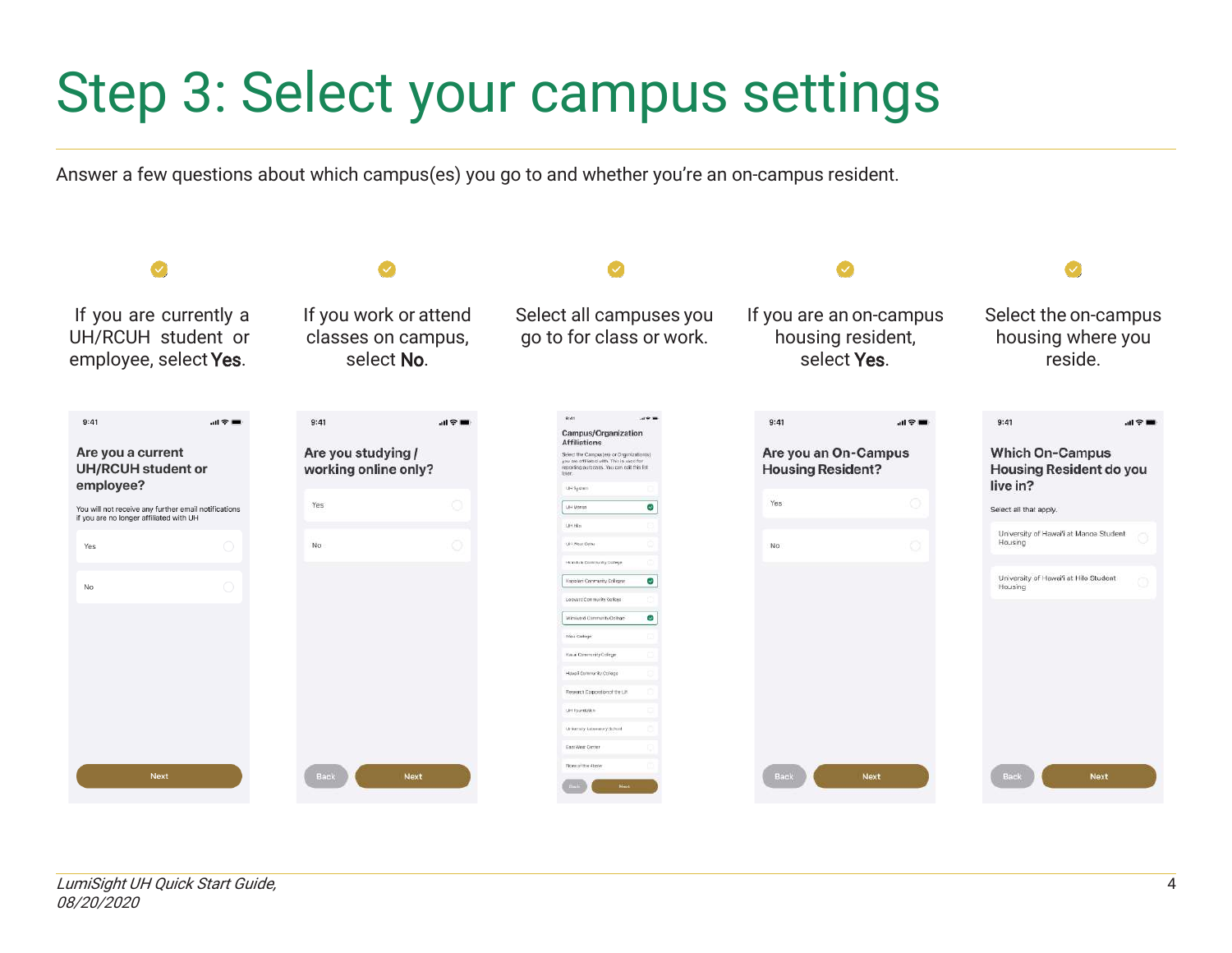### Step 3: Check in

Make sure notifications and location settings are turned on and start your first check-in before entering campus.

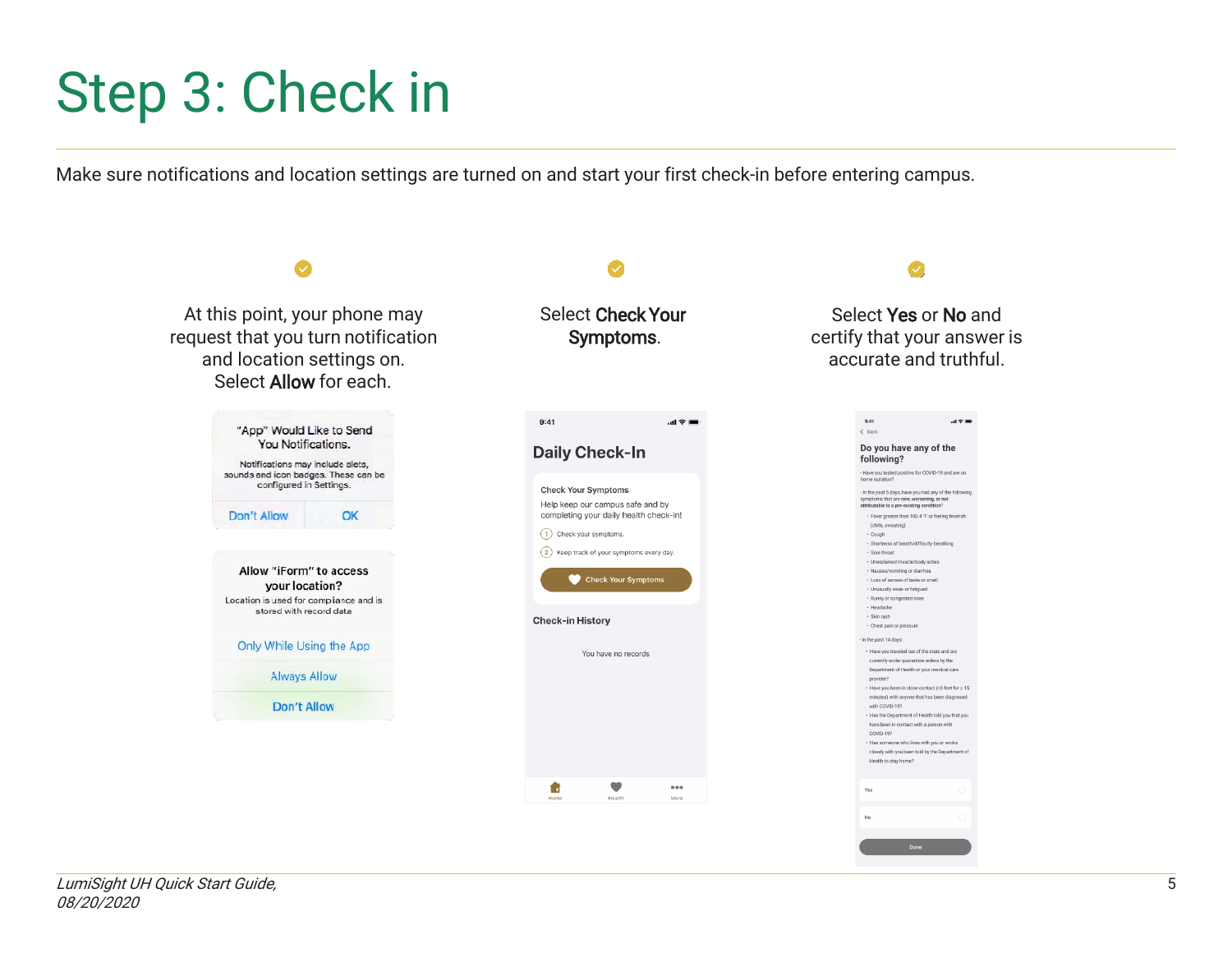### Step 4: View results

View your results immediately. Please follow the results and guidance to keep our campus safe.



LumiSight UH Quick Start Guide, 08/20/2020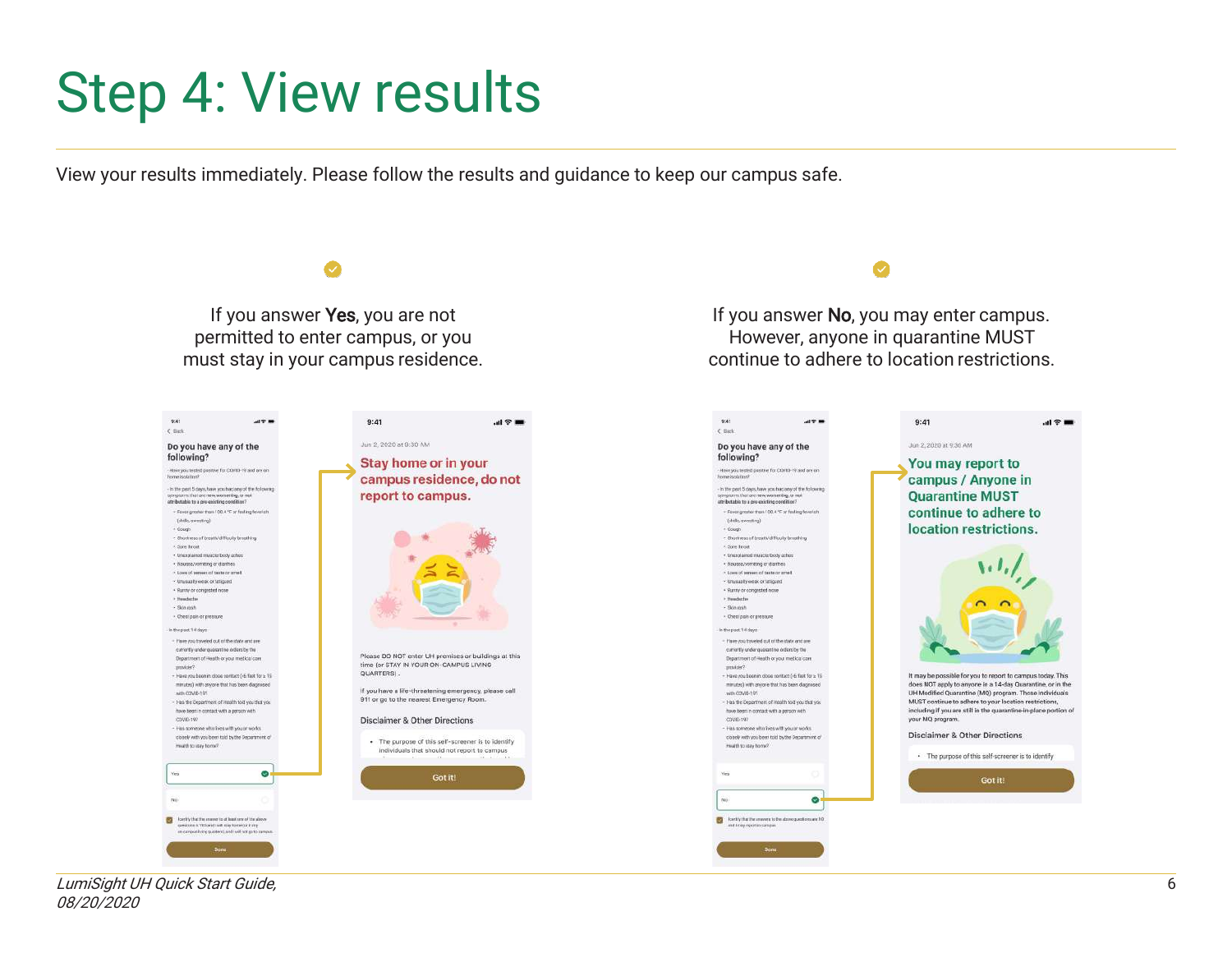# Step 5: Check in location (for MQ participants only)

If you're in the Modified Quarantine (MQ) Program, you also need to check in your location every day during your quarantine period. If you're not in the MQ Program, don't worry about this step – you won't have the MQ option in your navigation.

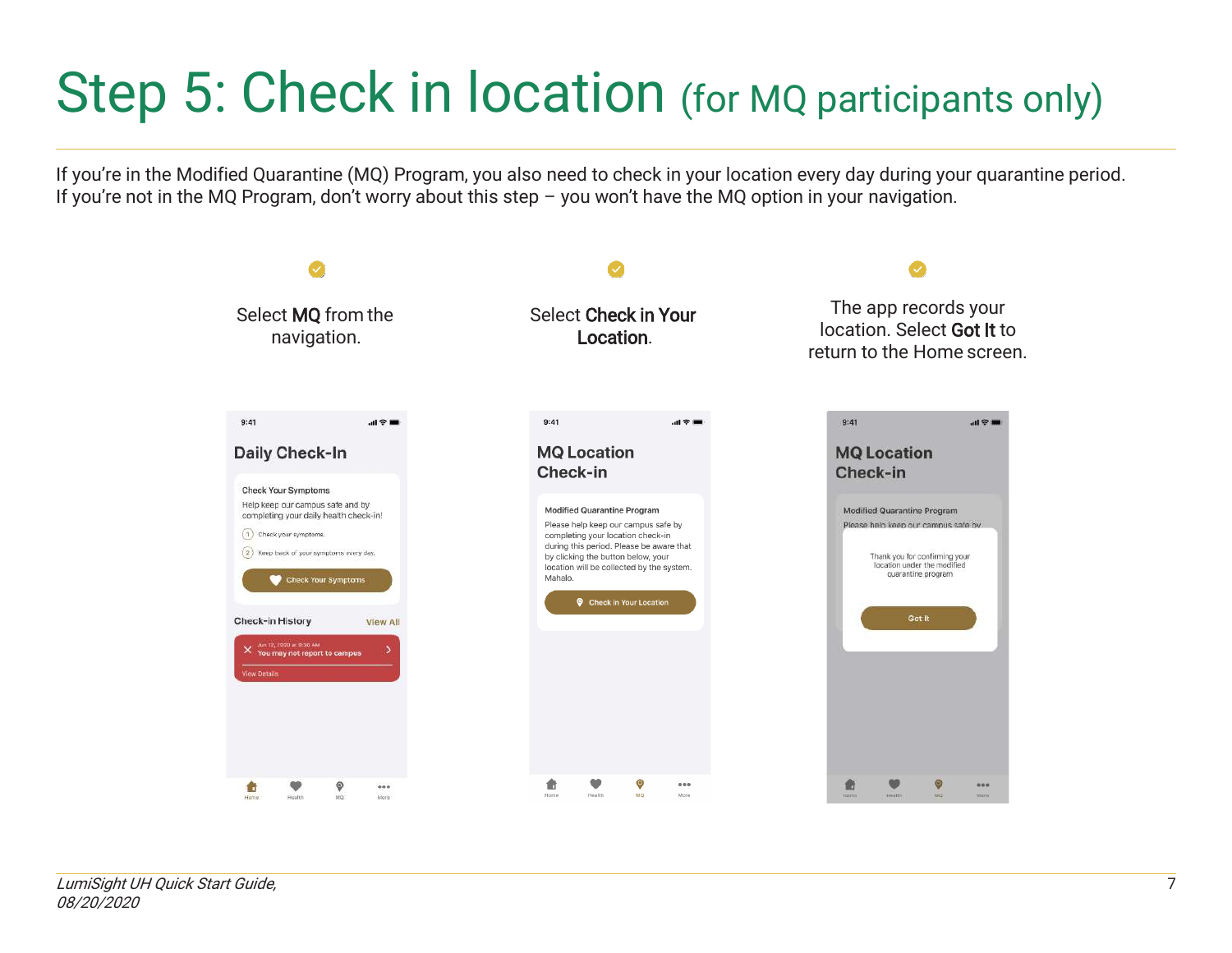Tips

Use the navigation to view your check-in history and update your account.